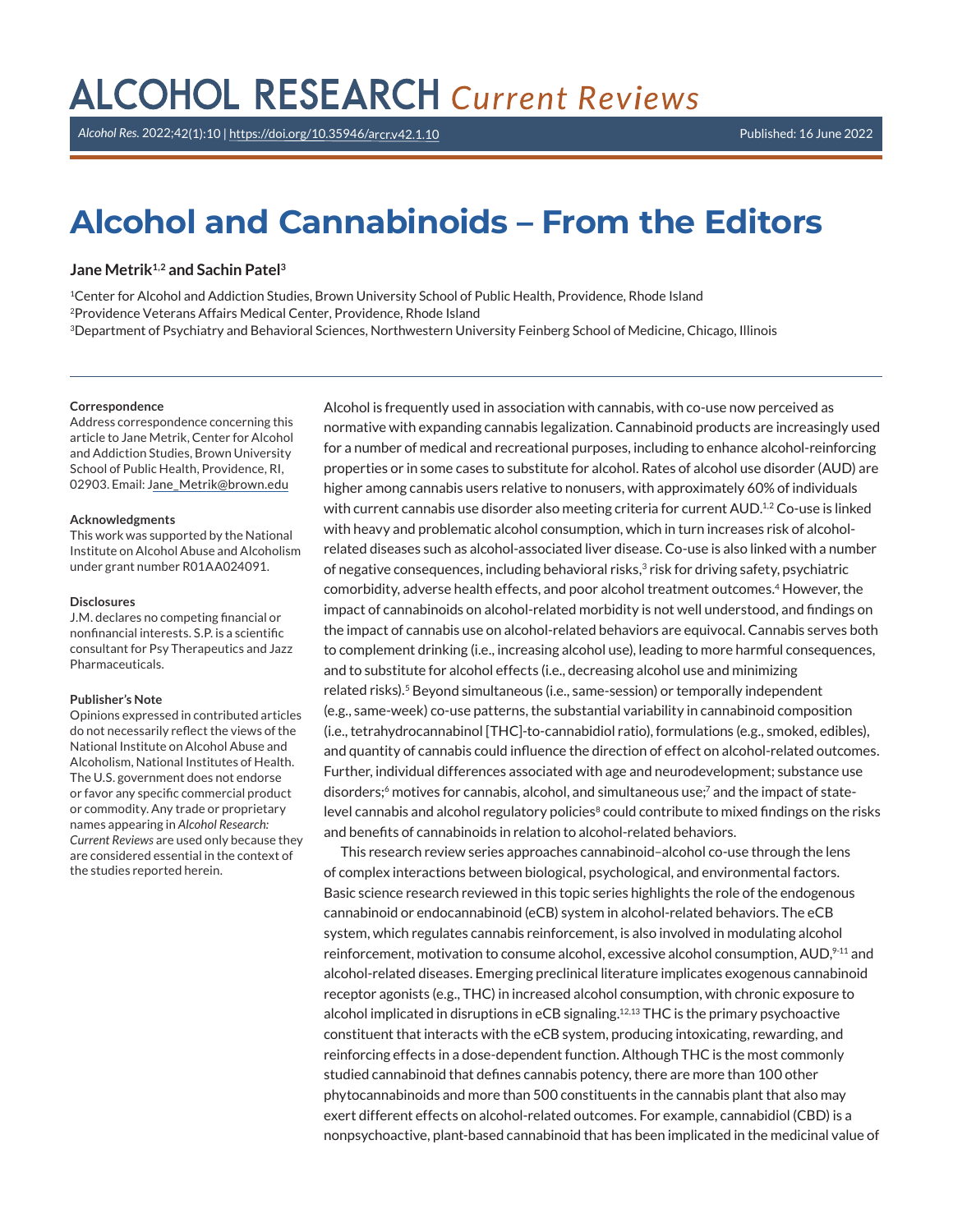cannabis due to its potential antioxidant, anti-inflammatory, and analgesic effects.

Cannabinoids may reduce harmful effects of AUD, in part, by conferring beneficial effects on the gastrointestinal and immune systems.<sup>14-16</sup> Endogenous cannabinoids, which are lipid molecules that exhibit cannabinoid-like properties, regulate various physiological functions in both the central nervous system and the peripheral organs, including the liver. Endocannabinoids and cannabinoid receptors in the liver modulate the progression of alcohol-related liver diseases via their effects on immune function, metabolic function, and inflammatory response.<sup>17</sup> Preclinical research on the efficacy of eCB degradation inhibitors indicates that these inhibitors show promise as an emerging therapeutic target for AUD and cannabis use disorder treatment.18-20 Evidence from preclinical models also suggests CBD may have promise as a candidate pharmacotherapy for AUD.21 CBD attenuates proximal alcoholrelated behaviors (e.g., preference, stress-induced alcohol seeking) and reduces alcohol consumption<sup>22,23</sup> and alcoholrelated physiological harms (e.g., liver steatosis and fibrosis, brain damage) in animal models.<sup>24-26</sup> Overall, there is growing recognition of the therapeutic potential of the eCB system in reducing negative affective states associated with AUD and with abstinence from alcohol in AUD patients.27 Clinical studies on the acute and chronic impacts of specific cannabinoid and eCB targets on clinically relevant alcohol outcomes will help pave the way toward efficacious AUD pharmacotherapy and treatment of related medical conditions.

This translational research series strives to elucidate the cannabinoid–alcohol interactions by synthesizing findings across animal studies as well as human laboratory and epidemiological designs from community and clinical samples. From synapse to policy, the reviews in this series reflect the current state of the science on the reciprocal impact of alcohol and cannabinoids on an individual and the society at large. Several comprehensive reviews summarize findings from preclinical and human studies on the effects of alcohol exposure on the eCB system as a whole<sup>28</sup> and more specifically at the synaptic level in the brain.<sup>29</sup> In their review of the mechanisms of cannabinoid receptor signaling in hepatic pathogenesis, Yang, Choi, and Jeong summarize evidence in support of cannabinoidbased treatments for alcohol-associated liver disease.<sup>30</sup> Lees, Debenham, and Squeglia present a comprehensive overview of longitudinal neuropsychological and neuroimaging studies on the independent and combined effects of cannabis and alcohol use on the developing human brain.<sup>31</sup> Several articles review findings on the impact of cannabis use on alcohol consumption and consequences, and how this association may differ by cannabis formulation or by user characteristics,<sup>32</sup> with a specific focus on simultaneous alcohol and cannabis use, and contextual characteristics of co-use in young adults.<sup>33</sup> Finally, Pacula et al. provide a systematic review of published studies on the effect of liberalization of cannabis policies on alcohol use and co-use with cannabis in the United States and Canada.34

This topic series aligns with the research efforts discerning the shared impact of cannabinoids and alcohol on health undertaken by the Collaborative Research on Addiction at the National Institutes of Health (CRAN) partnership between the National Institute on Alcohol Abuse and Alcoholism, the National Institute on Drug Abuse (NIDA), and the National Cancer Institute. Elucidating effects of cannabis and alcohol co-use on health, policy, and economy is also a key research priority identified by the Cannabis Policy Research Workgroup of the NIDA National Advisory Council on Drug Abuse (NOT-DA-22-003). The empirical literature on cannabis and alcohol co-use has grown fourfold in the last decade alone, reflecting burgeoning interest in this topic. As summarized in the articles in this series, more research is needed to improve our understanding of the mechanisms underlying the functioning of eCBs in relation to alcohol in order to advance the development of eCB-based pharmacological treatments of AUD and related conditions. Clinical data examining the role of specific cannabinoids in alcohol-related human behavior also are critically needed to inform clinical guidelines for individuals engaged in AUD treatment and/or people who drink heavily and co-use cannabis. The authors lend crucial insights and make specific recommendations for future research endeavors on alcohol and cannabis interactions, taking into account betweenperson and within-person variability across time and contexts. All together, these findings will have important implications for the development of policy concerning alcohol in the context of the changing cannabis sociopolitical landscape.

## **References**

- 1. Hayley AC, Stough C, Downey LA. DSM-5 cannabis use disorder, substance use and DSM-5 specific substance-use disorders: Evaluating comorbidity in a population-based sample. *Eur Neuropsychopharmacol.* 2017;27(8):732-743. [https://doi.](https://doi.org/10.1016/j.euroneuro.2017.06.004) [org/10.1016/j.euroneuro.2017.06.004](https://doi.org/10.1016/j.euroneuro.2017.06.004).
- 2. Substance Abuse and Mental Health Services Administration, Center for Behavioral Health Statistics and Quality. *Results From the 2018 National Survey on Drug Use and Health: Detailed tables.*  Rockville, MD: Center for Behavioral Health Statistics and Quality, Substance Abuse and Mental Health Services Administration. Published online 2019. [https://www.samhsa.gov/data.](https://www.samhsa.gov/data)
- 3. Jackson KM, Stevens AK, Sokolovsky AW, Hayes KL, White HR. Real-world simultaneous alcohol and cannabis use: An ecological study of situational motives and social and physical contexts. *Psychol Addict Behav.* 2021;35(6):698-711. [https://doi.org/10.1037/](https://doi.org/10.1037/adb0000765) [adb0000765](https://doi.org/10.1037/adb0000765).
- 4. Subbaraman MS, Metrik J, Patterson D, Swift R. Cannabis use during treatment for alcohol use disorders predicts alcohol treatment outcomes. *Addiction*. 2017;112(4):685-694. [https://doi.](https://doi.org/10.1111/add.13693) [org/10.1111/add.13693](https://doi.org/10.1111/add.13693).
- Subbaraman MS. Substitution and complementarity of alcohol and cannabis: A review of the literature. *Subst Use Misuse.*  2016;51(11):1399-1414. [https://doi.org/10.3109/10826084.](https://doi.org/10.3109/10826084.2016.1170145) [2016.1170145.](https://doi.org/10.3109/10826084.2016.1170145)